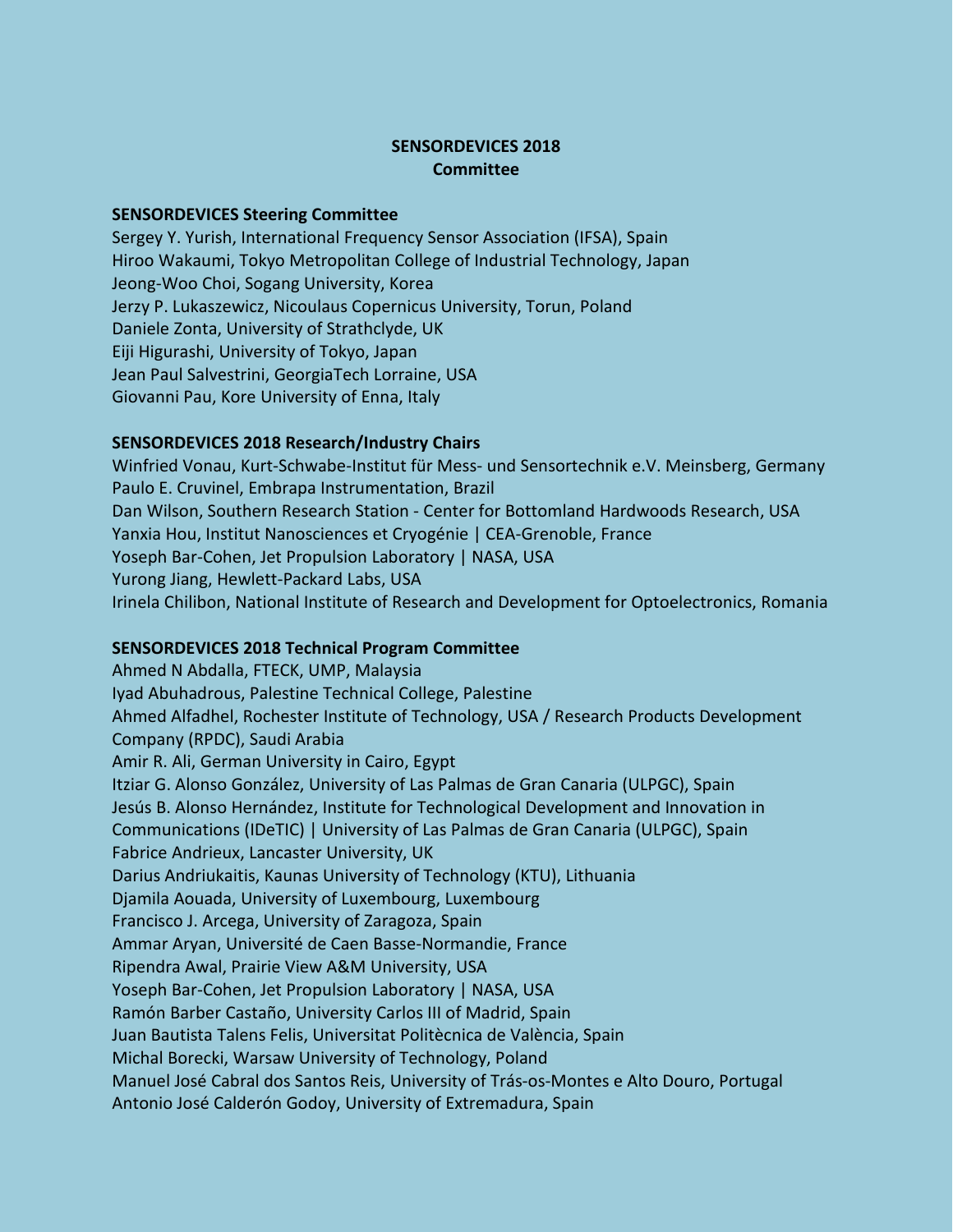José Luis Calvo Rolle, University of A Coruña, Spain John Canning, University of Technology, Sydney, Australia Vítor Carvalho, IPCA, Barcelos, Portugal & Algoritmi Research Centre, Guimarães, Portugal Paula María Castro Castro, University of A Coruña, Spain Christophe Caucheteur, University of Mons, Belgium Nunzio Cennamo, University of Campania Luigi Vanvitelli, Italy Jean-Pierre Chanet, Irstea, France Weidong Chen, Université du Littoral Côte d'Opale, France Irinela Chilibon, National Institute of Research and Development for Optoelectronics, Romania Nan-Fu Chiu, National Taiwan Normal University, Taiwan Congo Tak Shing Ching, National Chung Hsing University, Taiwan Jeong-Woo Choi, Sogang University, Korea Sazzadur Chowdhury, University of Windsor, Canada Paulo E. Cruvinel, Embrapa Instrumentation, Brazil Antonello Cutolo, Tecnologie Optoelettroniche per l'Industria (TOP-IN), Italy Ali Daliri, RMIT University, Melbourne, Australia Nicola D'Ascenzo, Huazhong University of Science and Technology, China Fernando de Souza Campos, Sao Paulo State University (UNESP), Bauru, Brazil Francesco G. Della Corte, Università degli Studi Mediterranea, Italy Liang Deng, Shanghai University of Electric Power, China Matthieu Denoual, LIMMS/CNRS-IIS, Institute of Industrial Science, University of Tokyo, Japan Emiliano Descrovi, Politechnic University of Turin | Istituto Nazionale di Ricerca Metrologica (INRIM), Italy Abdou Karim Diallo, Gaston Berger University, Saint-Louis, Sénégal Dermot Diamond, Dublin City University, Ireland Manuel Diaz, Universidad de Málaga, Spain Alexandar Djordjevich, City University of Hong Kong, Hong Kong SAR René Domínguez-Cruz, Autonomous University of Tamaulipas, Mexico Saeideh Ebrahimiasl, Islamic Azad University, Ahar, Iran Martina Eckert, University of Madrid, Spain António Eduardo de Barros Ruano, Universidade do Algarve, Portugal Jimmy Efird, East Carolina Heart Institute, USA Hala J. El-Khozondar, Islamic University of Gaza, Palestinian Territory Yasufumi Enami, Kochi University of Technology, Japan Julian Moises Estudillo Ayala, University of Guanajuato, Mexico Francisco Falcone, Universidad Publica de Navarra / Institute for Smart Cities - UPNA, Spain Ali Fares, College of Agriculture & Human Sciences Prairie View A&M University, USA Mounir Gaidi, University of Sharjah, UAE Filippo Gandino, Politecnico di Torino, Italy Juan Carlos García García, University of Alcala (UAH), Spain Nuno Garcia, University of Beira Inteiror, Portugal Danila Germanese, Institute of Information Science and Technology (ISTI) - National Research Council (CNR), Pisa, Italy Arfan Ghani, Coventry University, UK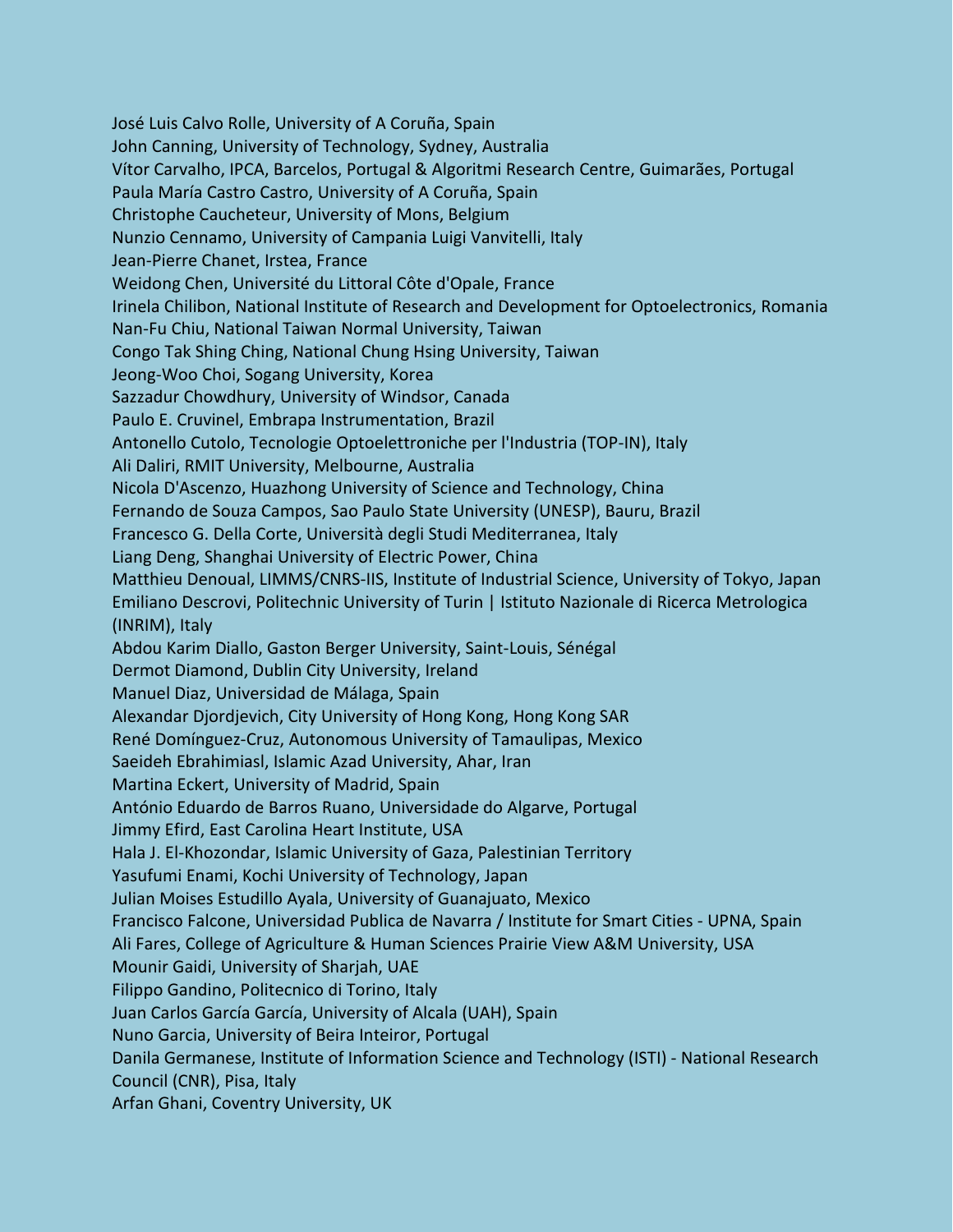Alfonso Gómez Espinosa, Tecnológico de Monterrey Campus Querétaro, Mexico Friederike J. Gruhl, Karlsruhe Institute of Technology (KIT) | Institute of Microstructure Technology (IMT), Germany Banshi D. Gupta, Indian Institute of Technology Delhi, New Delhi, India Fengshou Gu, University of Huddersfield, UK Jan Havlík, Czech Technical University in Prague, Czech Republic Yigang He, Hefei University of Technology, China Eiji Higurashi, University of Tokyo, Japan Carmen Horrillo Güemes, CSIC, Madrid, Spain Yanxia Hou, Institut Nanosciences et Cryogénie | CEA-Grenoble, France Kun Mean Hou, Laboratoire LIMOS UMR 6158 CNRS, France Wen-Jyi Hwang, National Taiwan Normal University, Taiwan M. Ichchou, Ecole Centrale de Lyon, France Raul Igual, EUPT | University of Zaragoza, Teruel, Spain Emmanuel Iwuoha, University of Western Cape, South Africa Alberto Izquierdo Fuente, Universidad de Valladolid, Spain Gotan Jain, K.K.H.A. Arts, S.M.G.L. Commerce and Science College, Chandwad, India Yurong Jiang, Hewlett-Packard Labs, USA Yunho Jung, Korea Aerospace University, Korea Hirokatsu Kataoka, AIST, Japan Jin (Wei) Kocsis, University of Akron, USA Priscila M. Kosaka, Instituto de Microelectrónica de Madrid (CSIC), Spain Sapozhnikova Kseniia, D. I. Mendeleyev Institute for Metrology, St.Petersburg, Russia Anil Kumar, CSIR-CEERI, Pilani, India Raj Kumar, University of Oslo, Norway Narito Kurata, Tsukuba University of Technology, Japan Dong-Weon Lee, Chonnam National University, Korea Gyu Myoung Lee, Liverpool John Moores University, UK Kevin Lee, School of Science and Technology - Nottingham Trent University, UK Martin Lenzhofer, CTR Carinthian Tech Research AG, Austria Sylvie Lesoille, Andra, France Dawei Li, Donghua University, Shanghai, China Tianliang Li, Nanyang Technological University, Singapore Diego Ettore Liberati, National Research Council of Italy, Italy Qing Lin, Soongsil University, Korea Thurmon Lockhart, Arizona State University, USA Wen-Shiung Lour, National Taiwan Ocean University, Taiwan Gilles Lubineau, PSE/KAUST, Saudi Arabia Jerzy P. Lukaszewicz, Nicoulaus Copernicus University, Torun, Poland Mai S. Mabrouk, Misr University for Science and Technology, Egypt Luca Maiolo, Institute for Microelectronics and Microsystems - National Research Council (IMM-CNR), Roma, Italy Oleksandr Makeyev, Diné College, USA Piero Malcovati, University of Pavia, Italy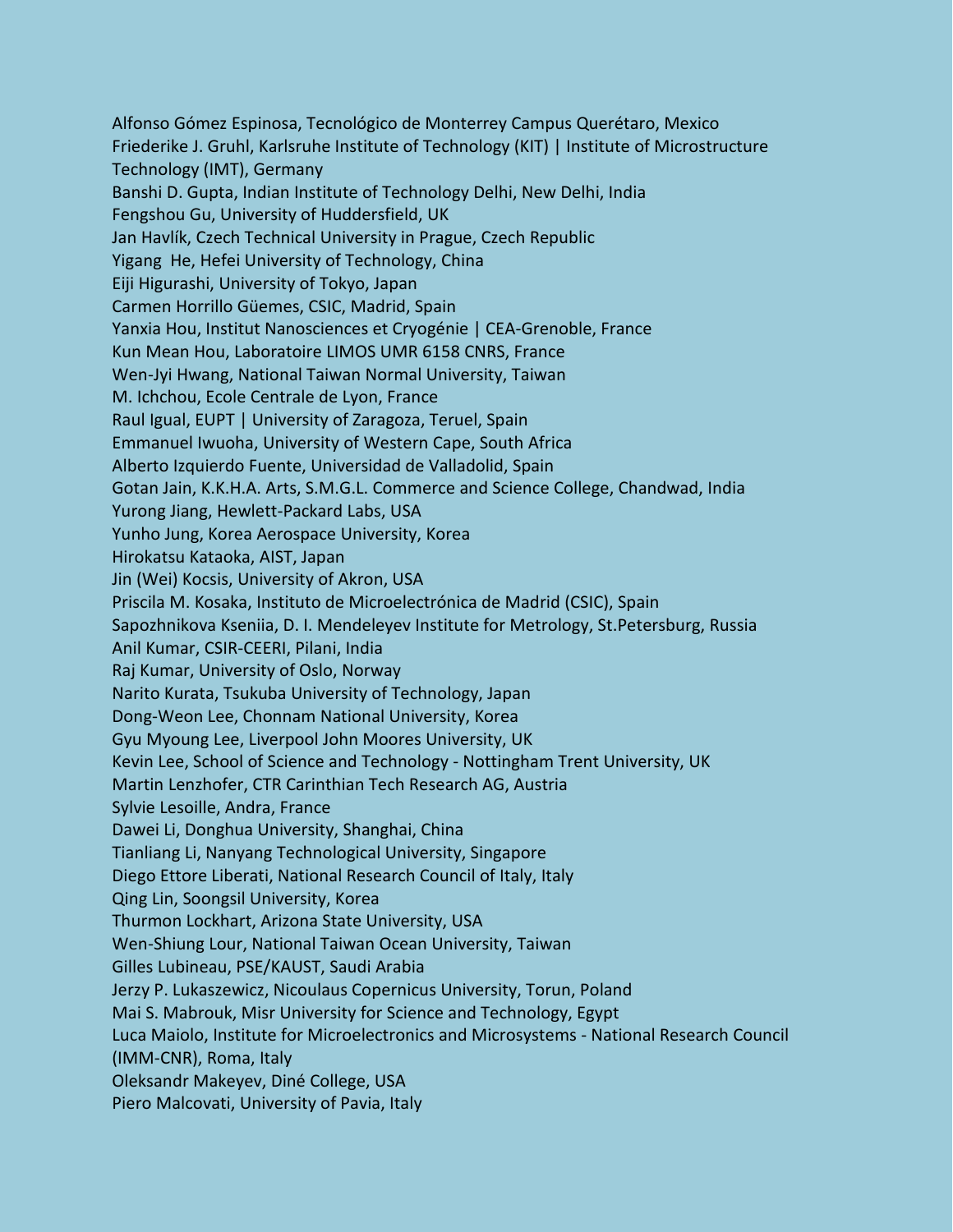Reza Malekian, University of Pretoria, South Africa Stefano Mariani, Politecnico di Milano, Italy Moisés Agustín Martínez Hernández,Universidad Autónoma de Querétaro, Mexico Francisco Martins, University of Lisbon, Portugal Vojko Matko, University of Maribor, Slovenia Demétrio Matos, Design School (ESD-ID +) of the Polytechnic Institute of Cávado and Ave, Barcelos, Portugal Pier Luigi Mazzeo, National Research Council of Italy (CNR) | Institute of Applied Sciences and Intelligent Systems (ISASI) | DHITECH - University Campus of Lecce, Italy Lei Mei,California Research Center - Agilent Technologies, USA Illyas Md Isa, Universiti Pendidikan Sultan Idris, Malaysia Marek Miskowicz, AGH University of Science and Technology, Poland Muamer N. Mohammed, University Malaysia Pahang, Malaysia António J. R. Neves, University of Aveiro, Portugal Johann F. Osma, Los Andes University / Colombian network on nanoscience and nanotechnology - Red NanoColombia, Colombia Victor Ovchinnikov, Aalto University, Finland Claudia Pacholski, Universität Potsdam, Germany Henryk Palus, Silesian University of Technology, Poland Vittorio M.N. Passaro, Politecnico di Bari, Italy Piyush Patel, S. V. National Institute Of Technology, India Giovanni Pau, Kore University of Enna, Italy François Pérès, Toulouse University, France Manh-Huong Phan, University of South Florida, USA Ivan Pires, University of Beira Interior, Covilhã / Altran Portugal, Lisbon, Portugal Fabrizio Pirri, Politecnico di Torino, Italy Shengli Pu, University of Shanghai for Science and Technology, China Eduardo Quevedo Gutiérrez, Institute for Applied Microelectronics - University of Las Palmas de Gran Canaria, Spain Mariano Raboso Mateos, Universidad Pontificia de Salamanca, Spain S. Radhakrishnan, Maharashtra Institute of Technology, India Konandur Rajanna, Indian Institute of Science, India Maurizio Rebaudengo, Politecnico di Torino, Italy Càndid Reig, University of Valencia, Spain Taymanov Roald, D. I. Mendeleyev Institute for Metrology, St.Petersburg, Russia Gregorio Rubio Cifuentes, ETSIS Telecomunicación, Spain Mounir Bousbia Salah, BADJI Mokhtar Annaba University, Algeria Jean Paul Salvestrini, GeorgiaTech Lorraine, USA Slimani Samia, Mouloud Mammeri University, Algeria David Sánchez Rodríguez, University of Las Palmas de Gran Canaria (ULPGC), Spain Ulderico Santamaria, Università degli Studi della Tuscia, Italy Lorenzo Scalise, Universita' Politecnica delle Marche, Italy Emilio Serrano, Technical University of Madrid, Spain Jungpil Shin, University of Aizu, Japan